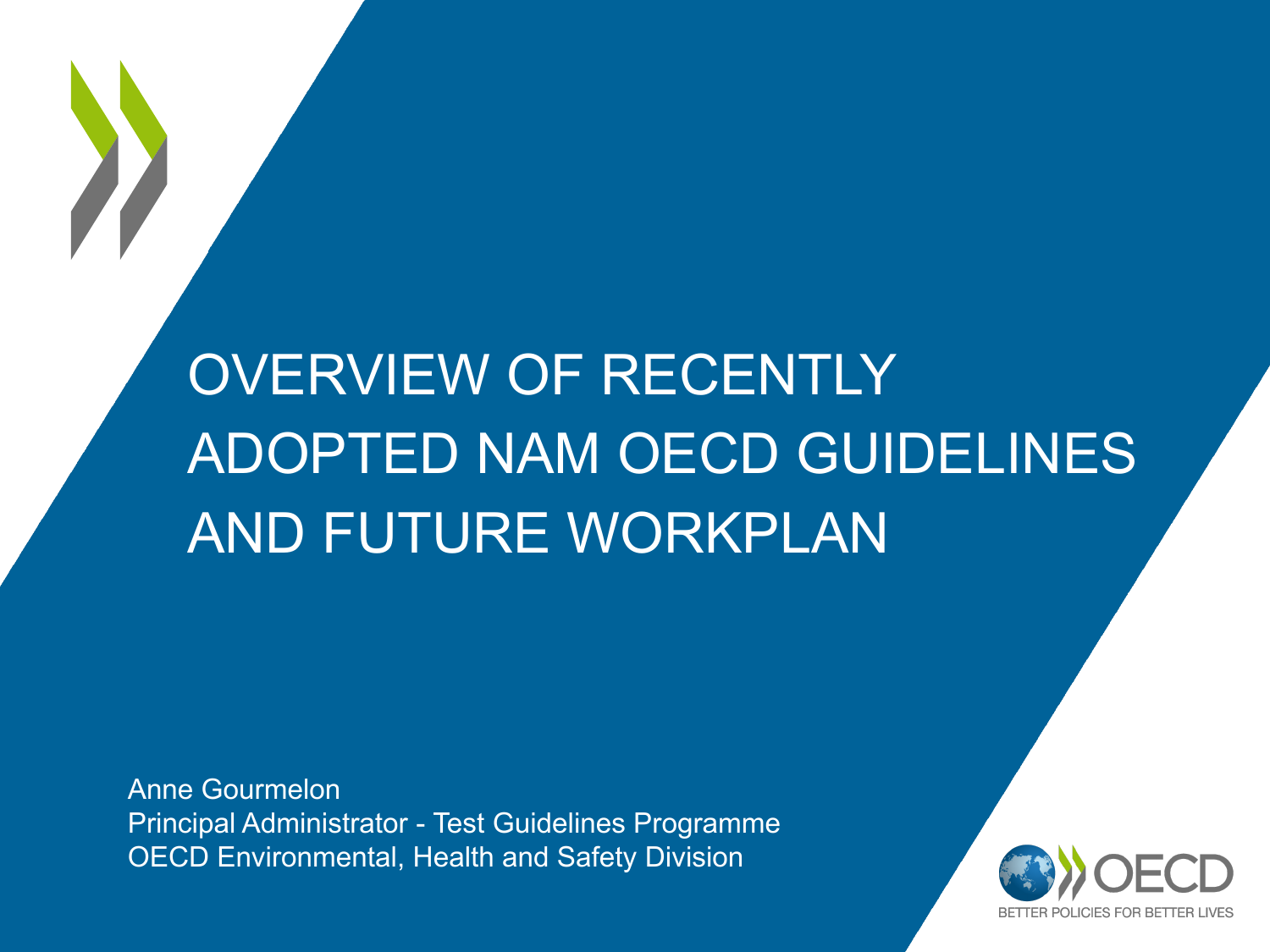

- What are  $NAMS? \rightarrow all$  methods that are not based on an animal study
	- Grouping of chemicals and read-across
	- In vitro assays
	- In silico, computational methods, (Q)SARs
	- Integrated approaches that combine any of the above methods
- Some NAMs are amenable to standardisation, others not, because they depend on the chemicals assessed or on the context of use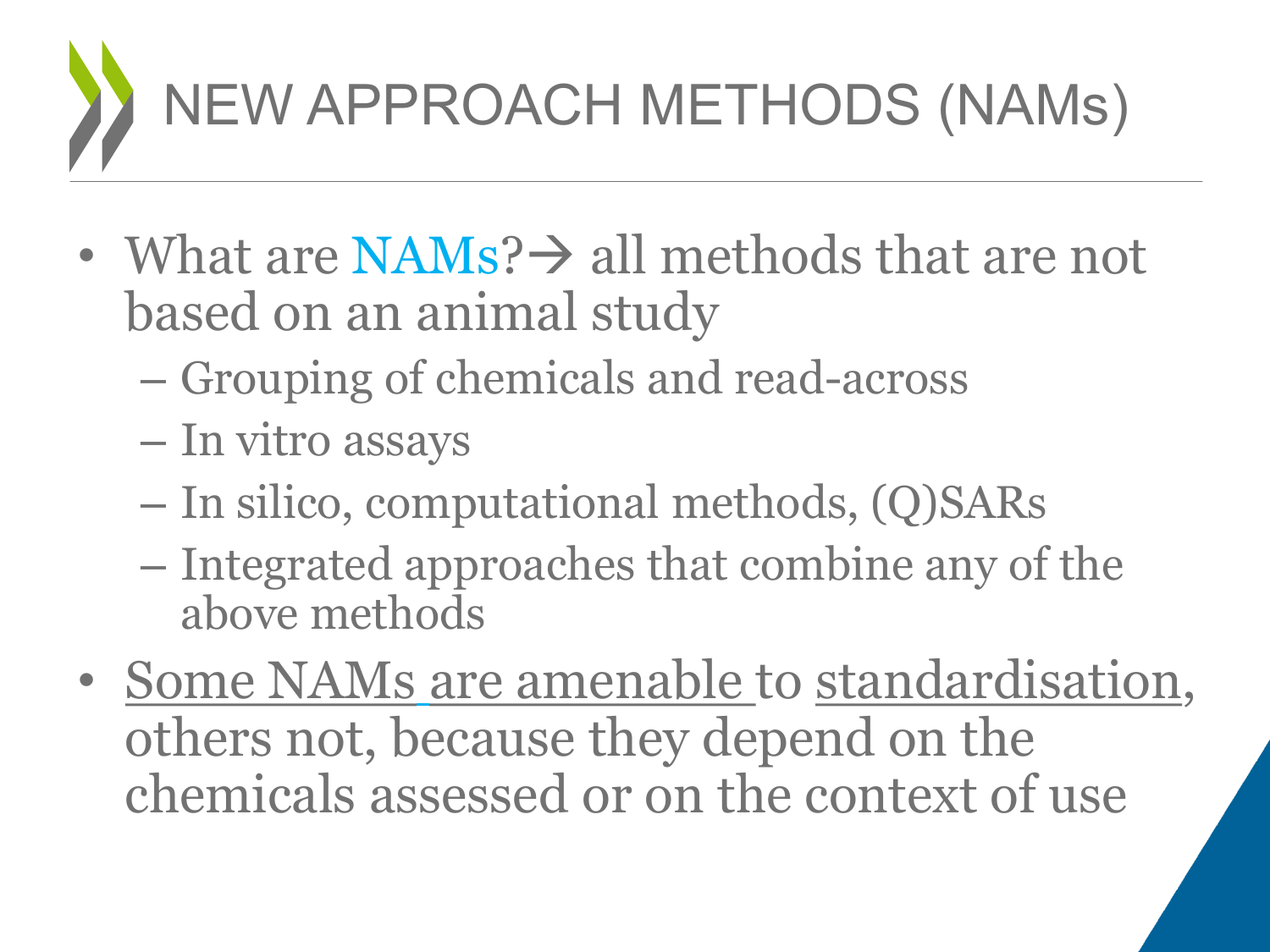

- For NAMs that are not intended (or not yet) for (method) standardisation:
	- IATA case study project: annual cycle of review of case studies submitted by stakeholders
		- Outcome: lessons learnt and considerations for possible additional guidance, templates, formats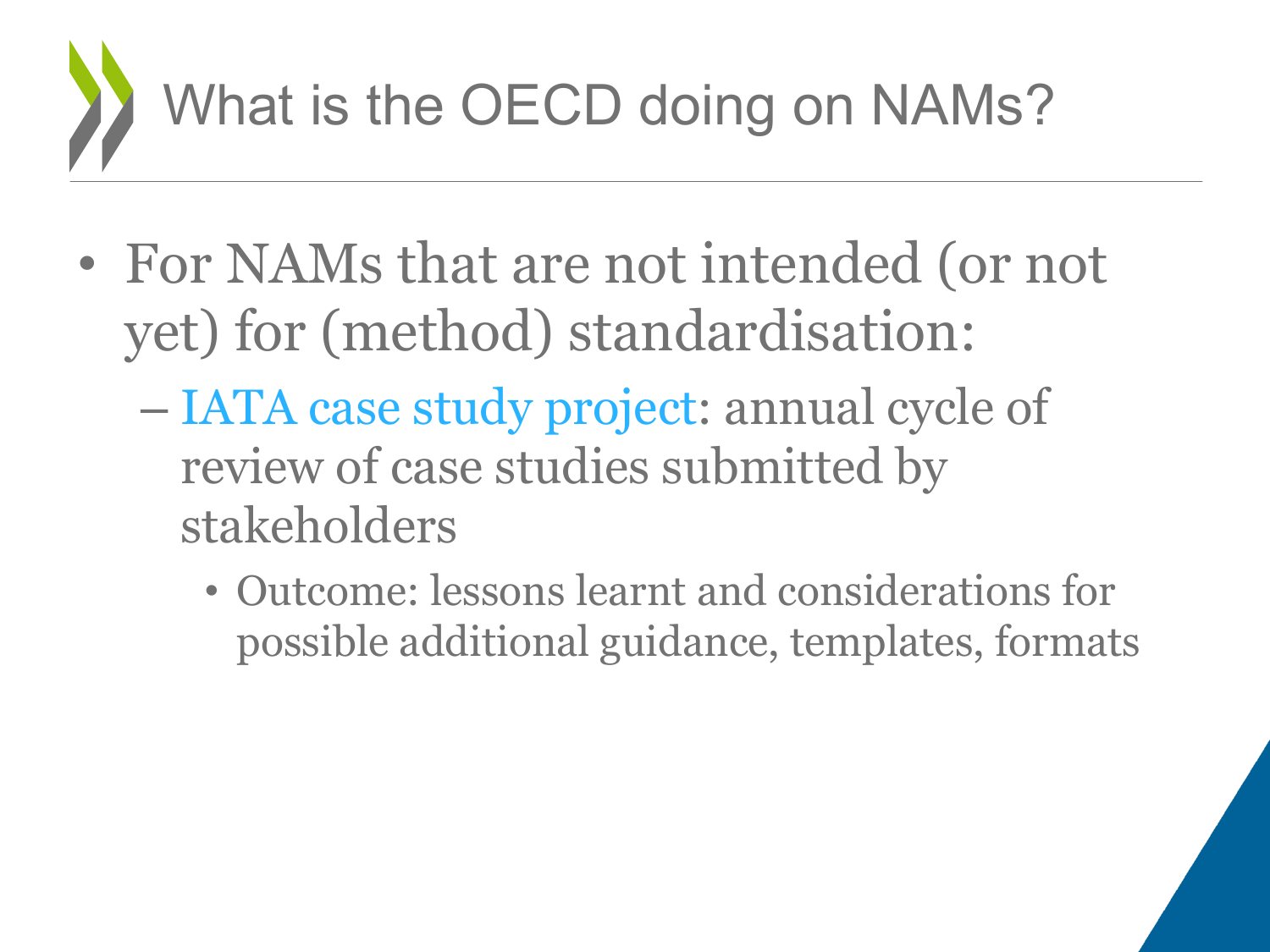

- For methods that are amenable to standardisation:
	- Ex vivo/in vitro/in chemico/in silico methods
	- Combination of the above
		- Defined Approaches
- It is possible to develop Test Guidelines for NAMs
	- NAMs also need validation for data generated to be covered by MAD
	- There can be intermediate steps towards standardisation into TGs
		- e.g. case, studies, standardisation of reporting formats….
			- Each step counts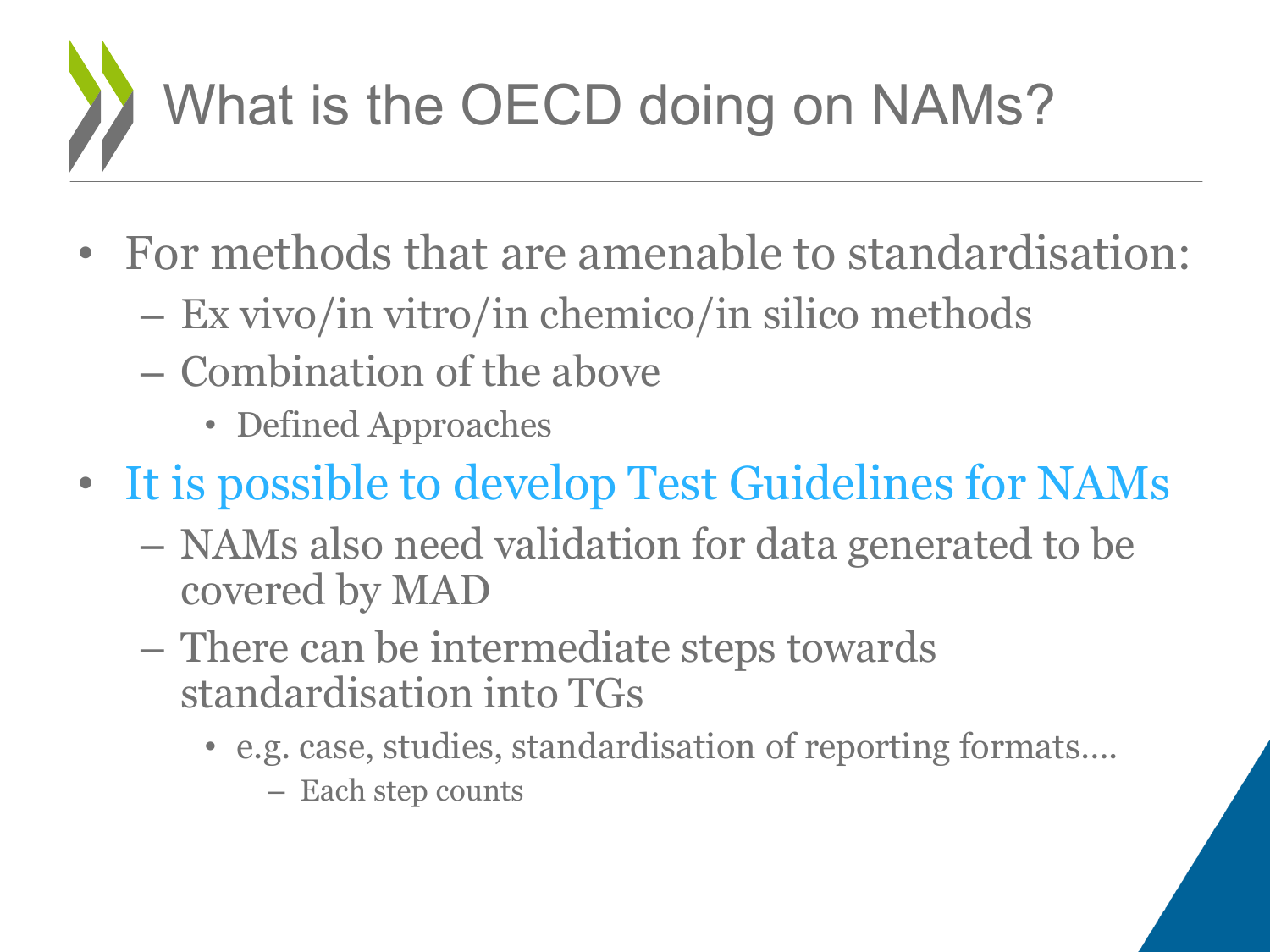

- [Genetic toxicity (many in vitro TGs)]
- Dermal absorption (TG 428 [2004])
- Skin corrosion (TG 430, TG 431, TG 435) [2004]
- Skin irritation (TG 439 [2010])
	- Guidance Document on IATA for skin irritation/corrosion (GD 203)
- Eye irritation (TG437, TG438, TG491, TG 492, TG496) [2009]-ct'd – Guidance Document on IATA for skin irritation/corrosion (GD 263)
- Skin sensitisation (TG 442C, TG 442D, TG 442E, TG 497) [2014])
	- AOP and KE-based TGs
	- standardised combinations (e.g. DASS) [2021]
	- Fish gill cell line for acute toxicity (TG 249) [2021])

All along, the **OECD Guidance Document 34** has been the guide for getting these NAMs validated and accepted for regulatory use

Primary/permanent tissues/cells from donors (rats, humans, fish)

Organotypic test systems

Reconstructed human tissues/ human-derived test systems

Cell-free test systems

Combination ofmethods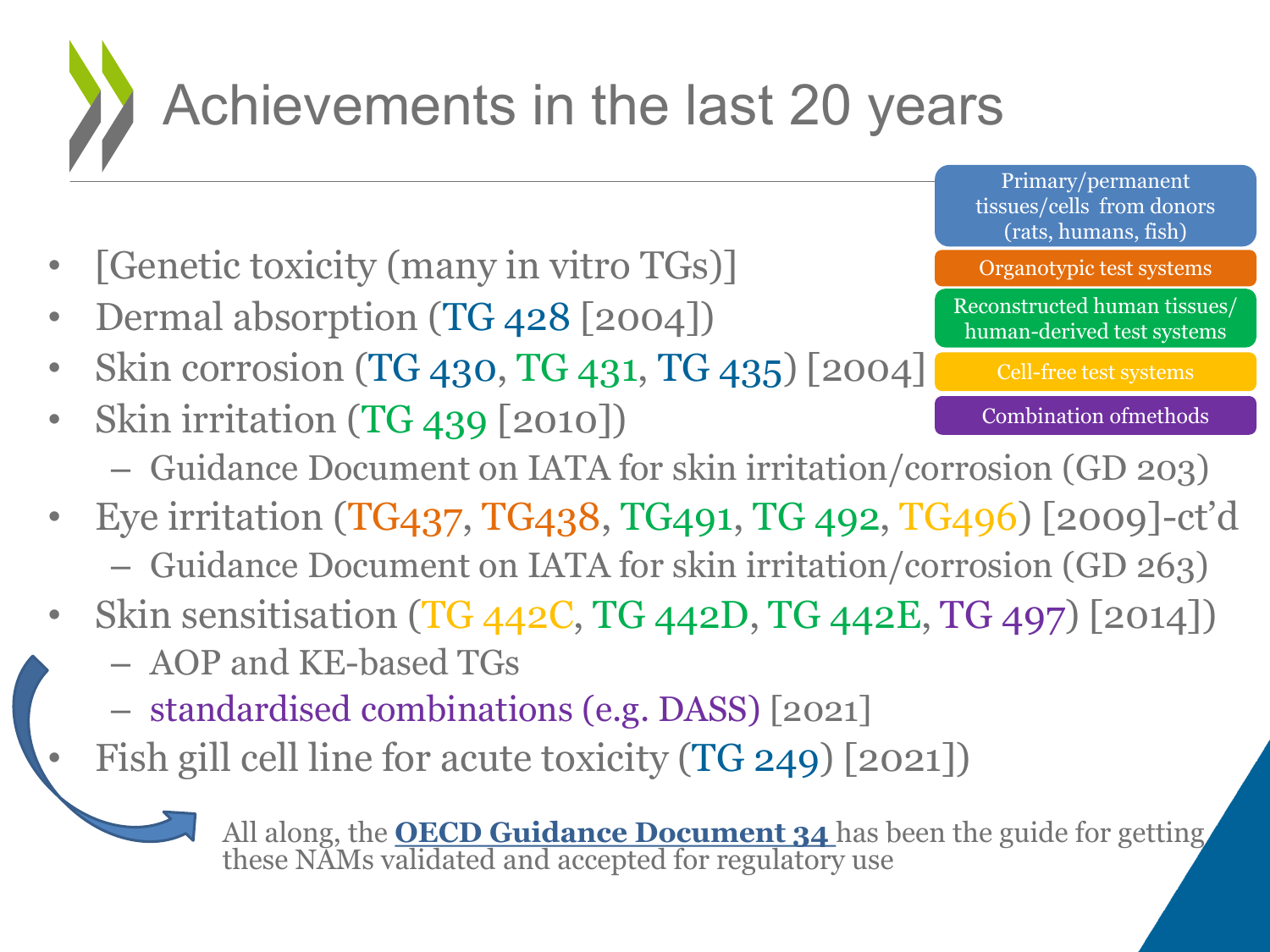# Other evolutions/milestones in the last 20 years

- Biotech revolution and innovative solutions
	- Recreating the biology, increasing throughput level
	- Adding computational elements, increasing capacity with machine learning, algorithms
	- Economic costs becoming affordable
- Animal testing bans for cosmetics spreading across countries
- 2012: AOP framework developed
	- Increased mechanistic understanding of chemical interactions with the biology leading to adverse effects
	- Anchoring in vitro assays in human-relevant biological processes
	- From data management to knowledge in action

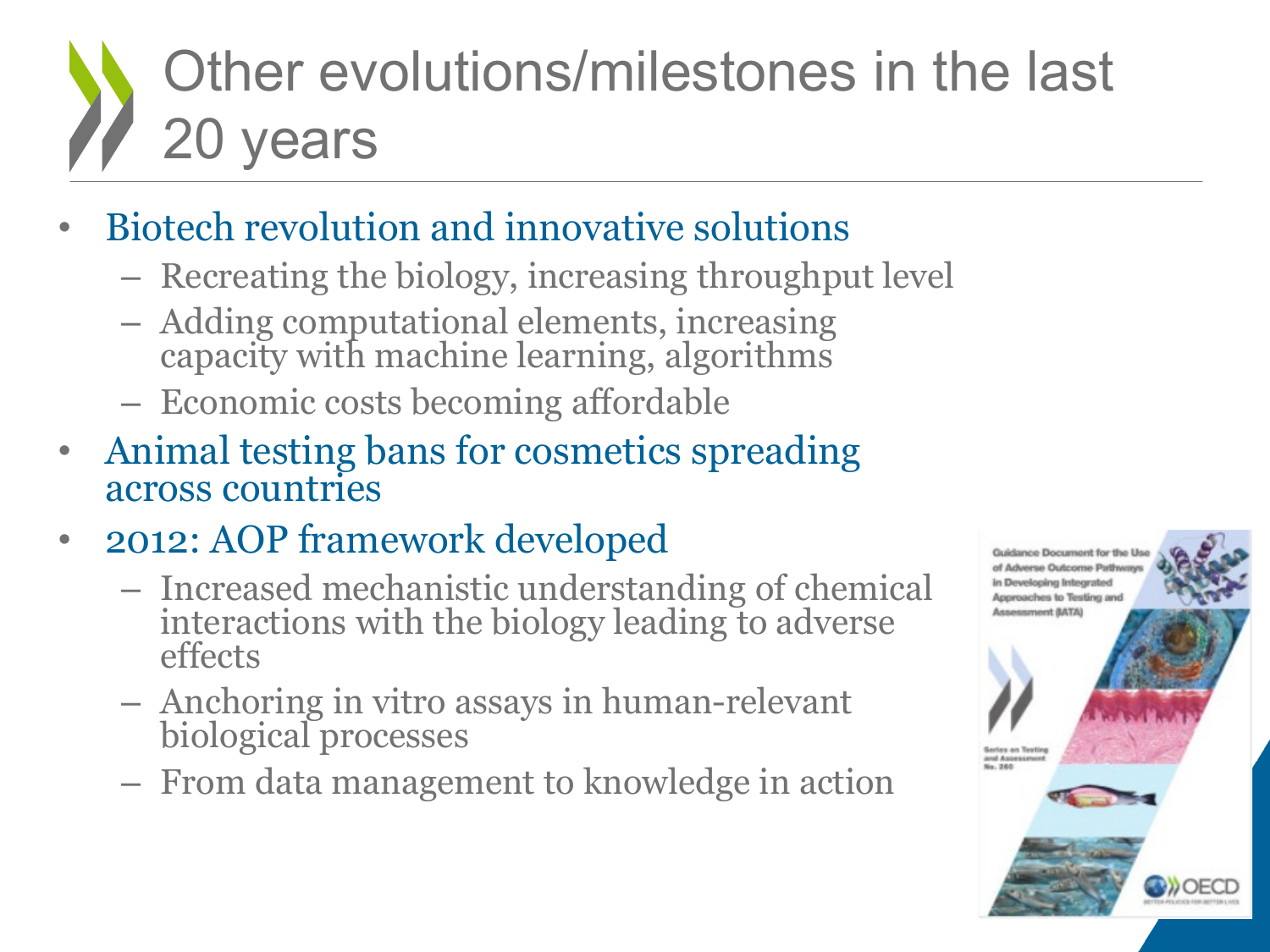### How to build confidence NAMs are as protective as animal tests?

- Global datasphere
	- 90% of the data in the world was generated in the last 2 years
	- Increased usage of human biomonitoring/clinical data
	- Large database of chemical safety information has allowed analyses of information leading to
		- Better understanding of structure-function relationships
		- Better understanding of exposure-outcome relationships and taxonomic applicability
		- Better predictive models



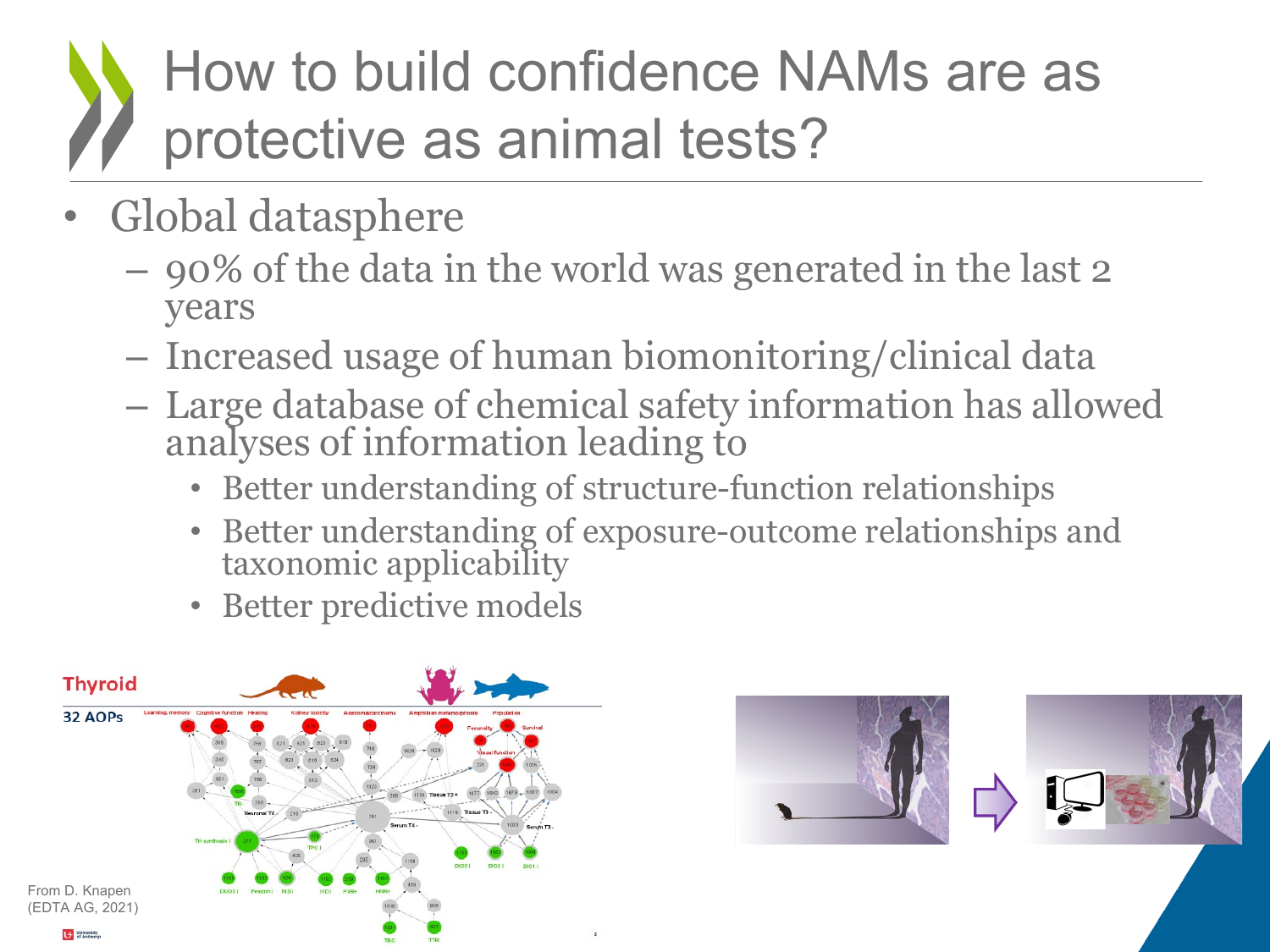## What regulators say about acceptance of NAMs?

- Regulators say robust systems/methods are needed to make decisions that relate to public health and environmental protection
	- Reproducibility/reliability are essential
	- Transferability remains very important, but principles may need to/could be adapted for sophisticated systems
	- Regulatory relevance is important, but represent different realities (see GD 34)
		- Quantifiable aspect: accuracy/predictive capacity (%spec, %sens) for target species
		- Non quantifiable aspect: "*whether the test method is meaningful and useful for a defined purpo*se"  $\rightarrow$  fit-for-<br>purpose, context-dependent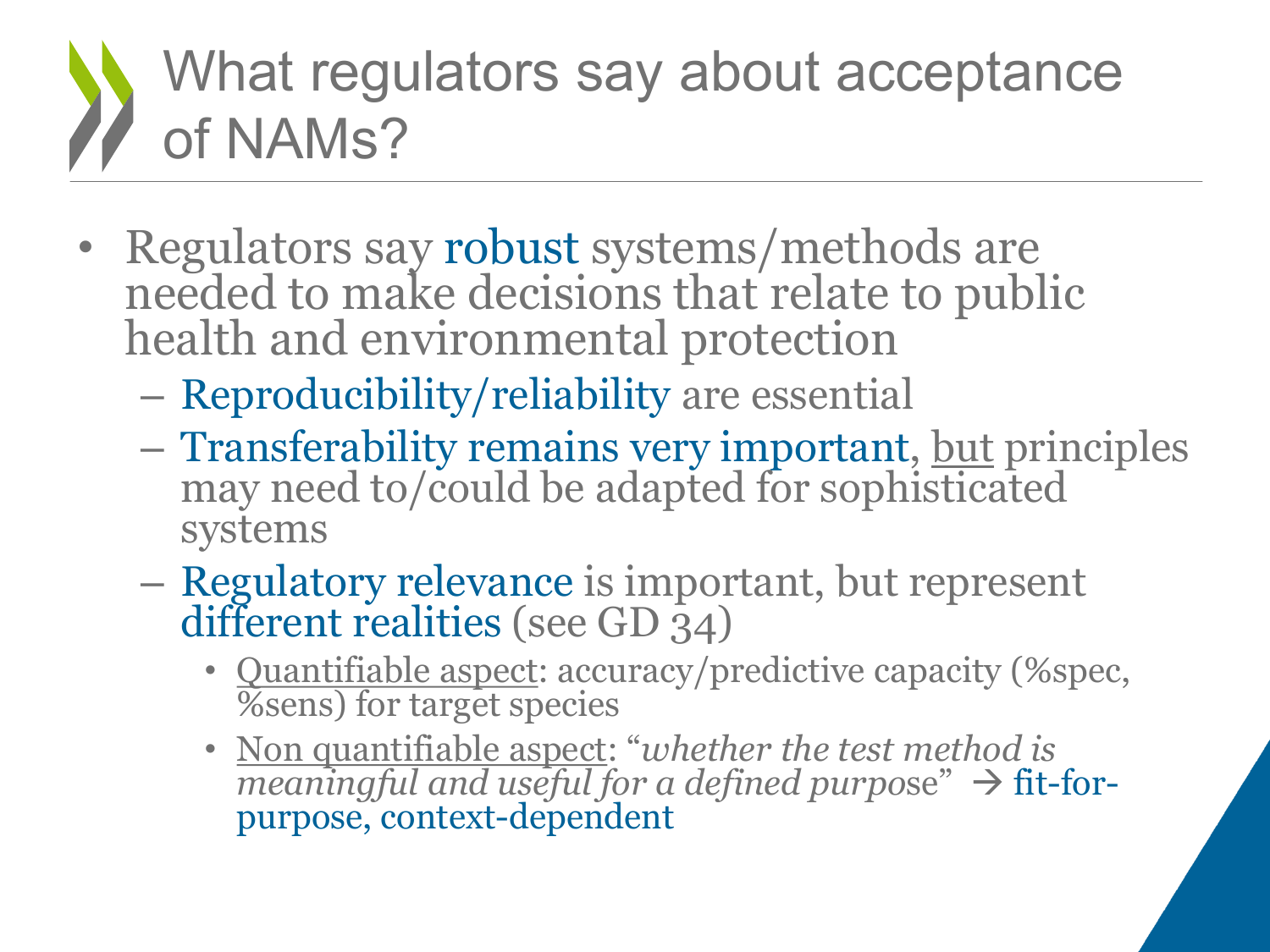

- Forget about NAM one-to-one replacement:
	- Predictive capacity alone may no longer be a good measure of relevance
	- Increase weight of mechanistic (human)relevance (e.g. key event in AOP)
		- Mechanistic relevance of measurements, biomarkers
	- Think about combinations of robust information sources:
		- Different combinations;
		- Apply combinations in case studies to show value;
		- Define applicability (and known limitations) and document performance;
		- Increase standardisation and transparency: description (non)test and data interpretation procedures, use of reporting formats.
	- Start thinking of defining adversity in NAMs
		- Use case studies as a vehicle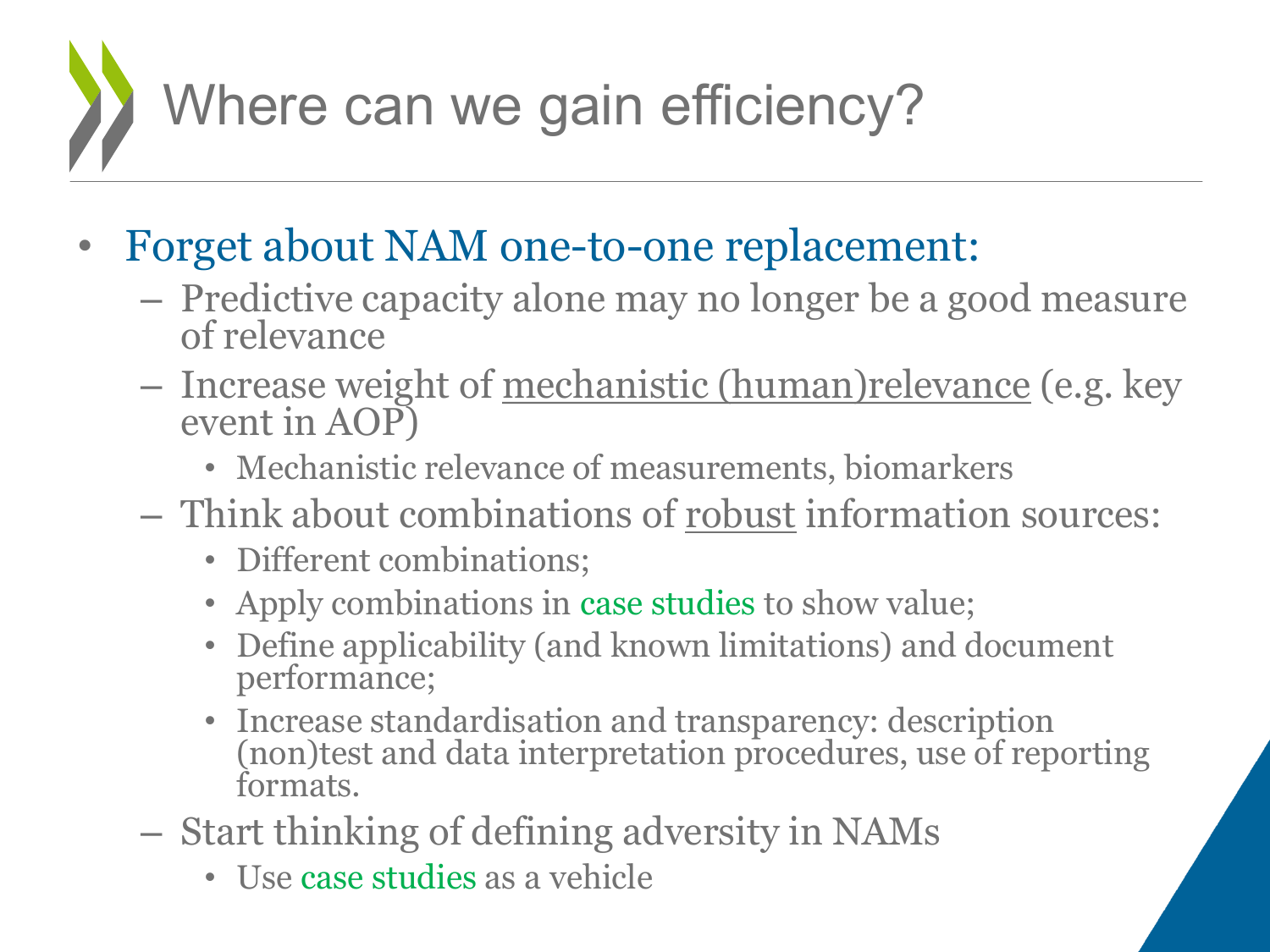

- Plan validation (incl. funding) to show information sources are robust and reliable:
	- Build and curate reference chemicals datasets;
	- Demonstrate transferability and reproducibility of experimental results between labs using reference chemicals;
		- Longer term thinking needed to enable method developers to show robustness and reliability of methods and technologies with more limited transferability, using the concept of standard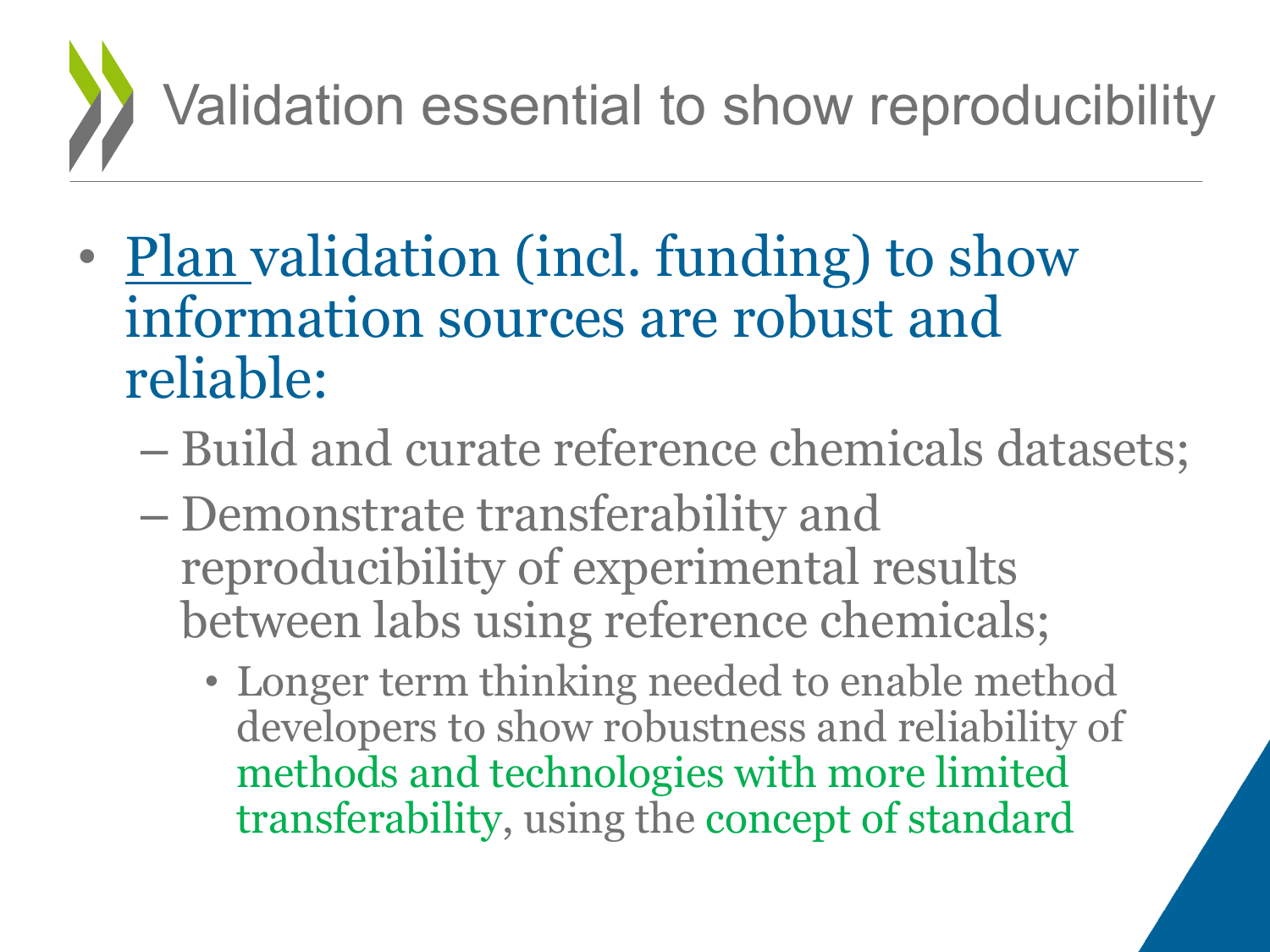## Current activities- Test Guidelines and Hazard Assessment Programmes

- Promotion and support of AOP development and associated knowledge base
	- Identification of testable key events
- Promotion of good practices to integrate innovation in regulatory standards
- Promotion of Good in vitro Methods Practice (GD 286)
- Identification of alternative methods for complex endpoints
	- Case studies applications, IATA (GD 329)
- Development and promotion of standard reporting templates
	- OHT 201, Omics reporting templates
- Standardisation of non-animal methods (skin sensitisation, ED DNT,...)
- Combination of methods in IATA and Defined Approaches towards integration in Test Guidelines covered by MAD



Regulation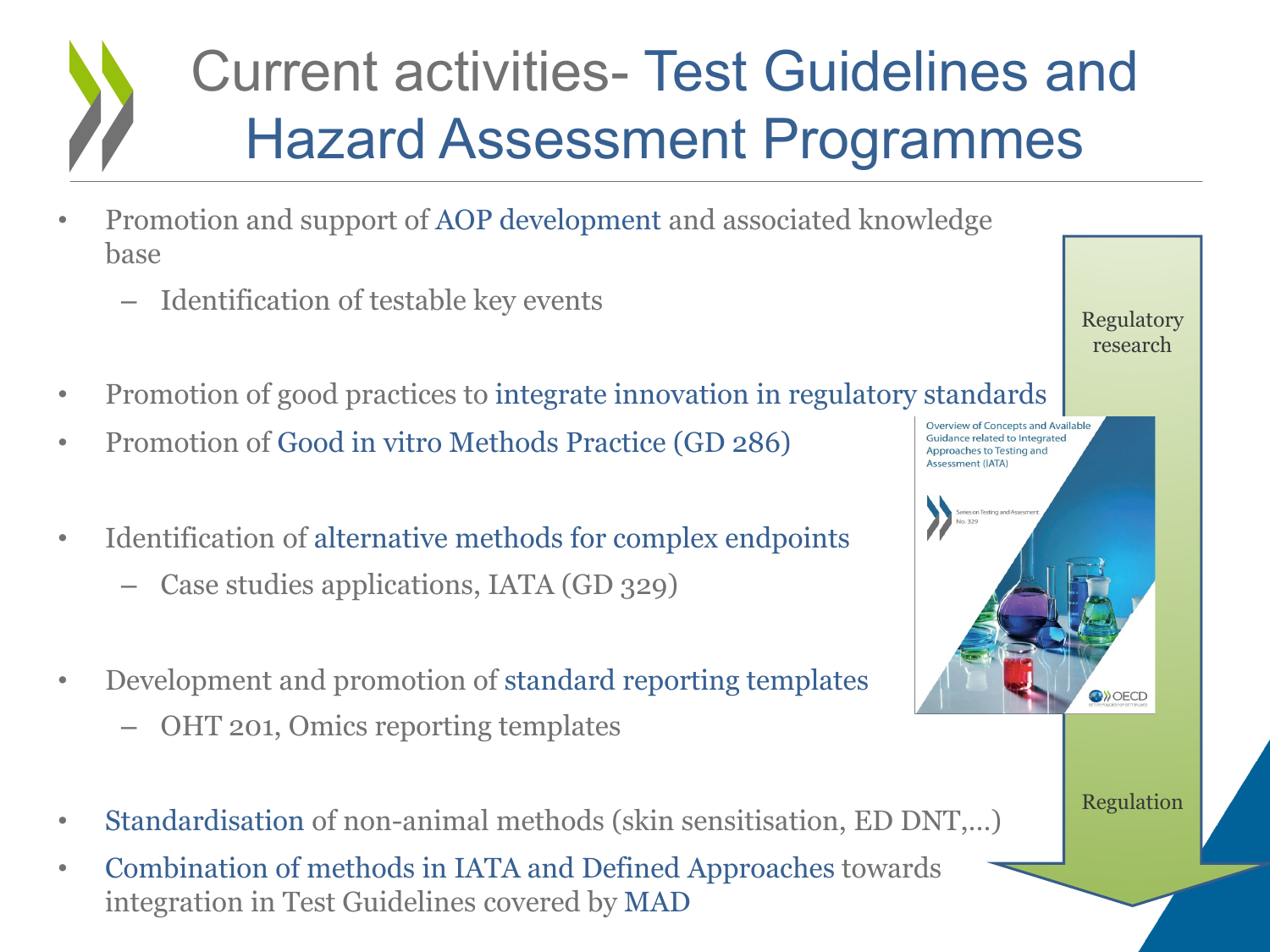

- Projects are led by member countries/regions
	- One or more members can lead a project
	- Input/contribution on a voluntary basis



- Projects based on a regulatory need
- Template (SPSF) for project proposals to document:
	- Rationale for the proposal, intended product/deliverable
	- Regulatory need
	- Resources involved (validation?), timelines, need for an Expert Group
	- Animal welfare considerations
	- Intellectual property rights in methods proposed
		- Commercial availability? Licensing?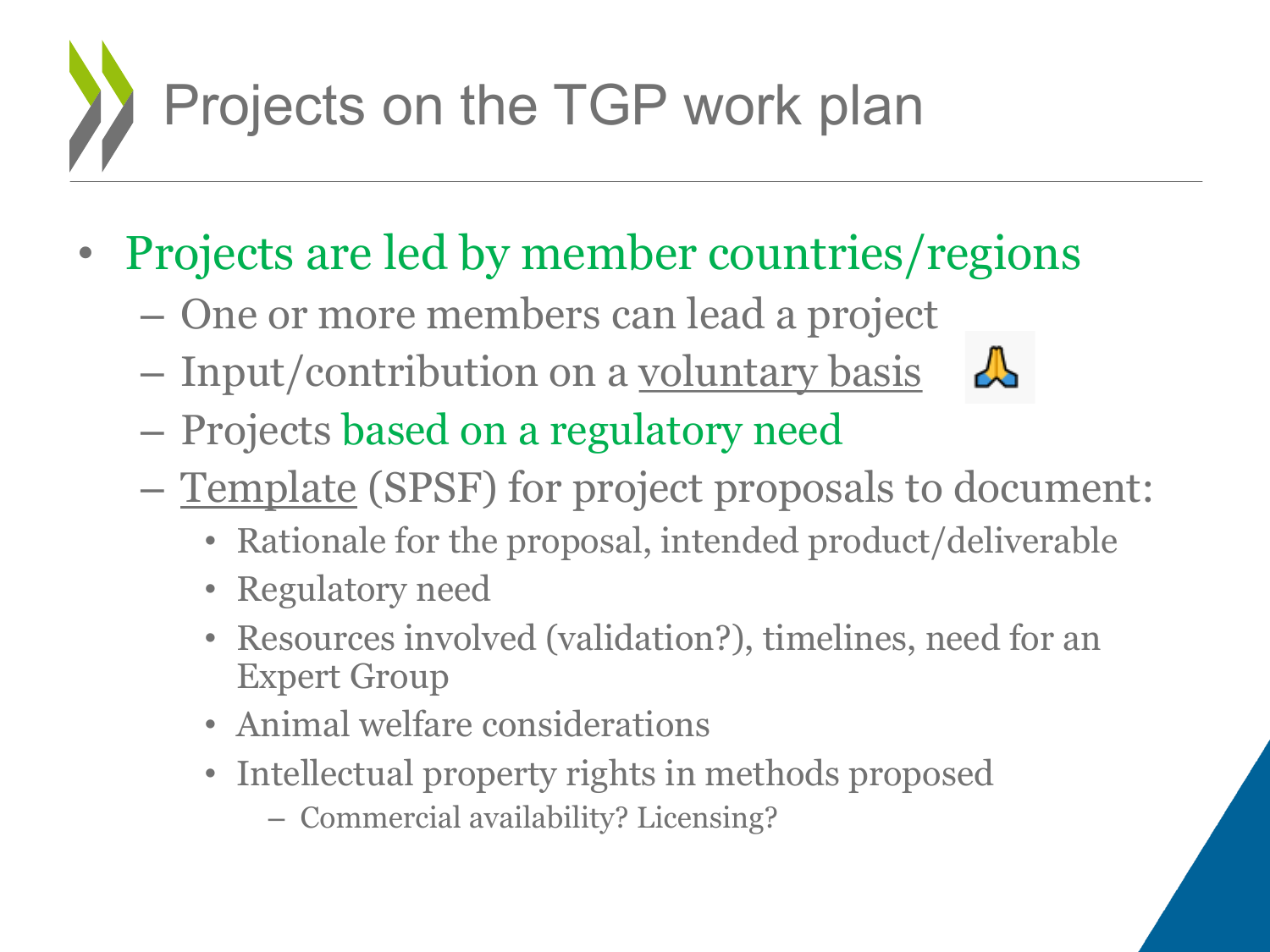

- Guideline for Defined Approaches for eye irritation
	- A solution based on existing methods, to better identify moderate eye irritants
- Augmentation of the Test Guideline on DASS
	- Review of performance and possible inclusion of similar methods addressing same key events on AOP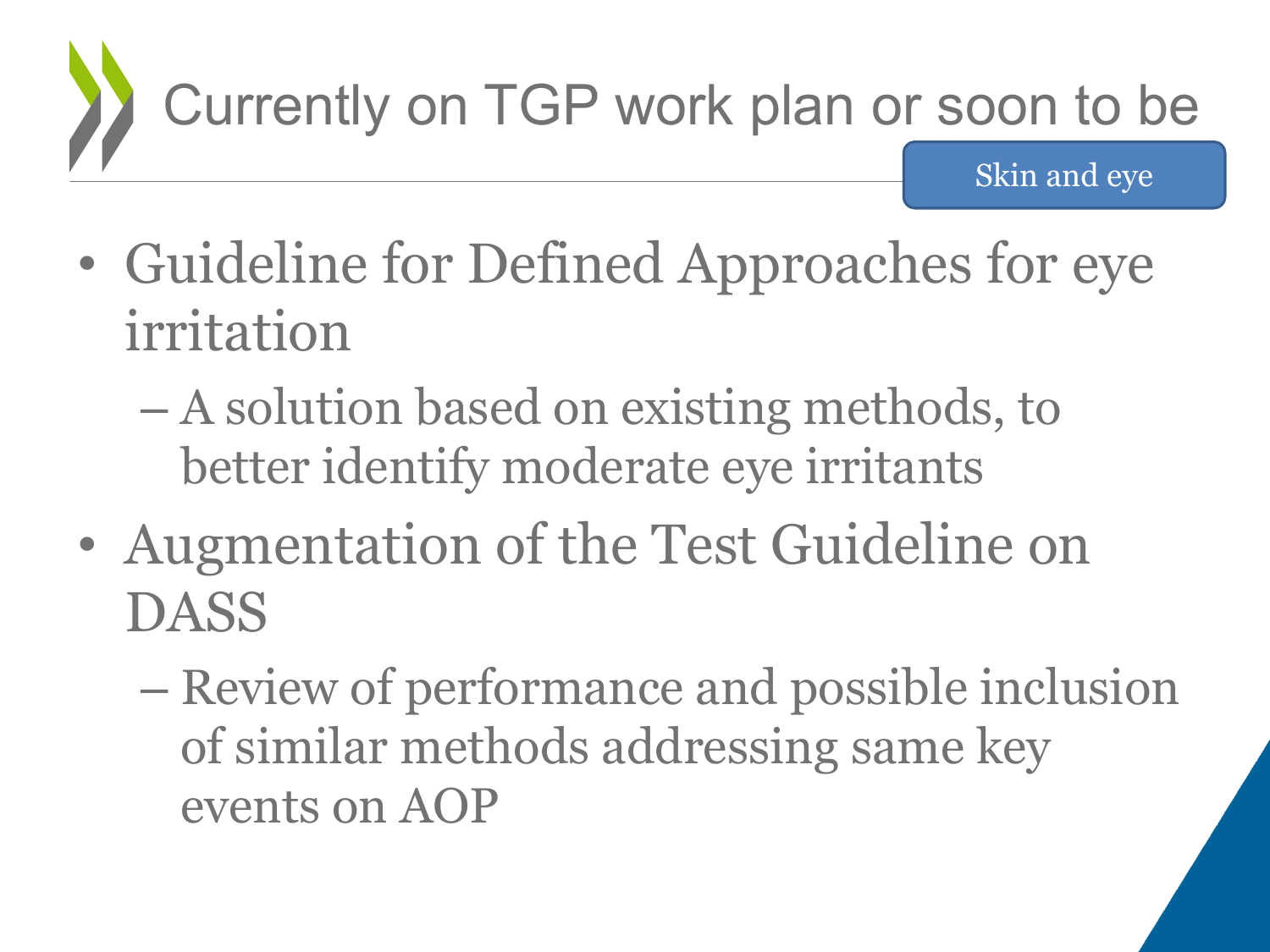## Guidance Document IATA for Developmental Neurotoxicity (EFSA/US/DK)

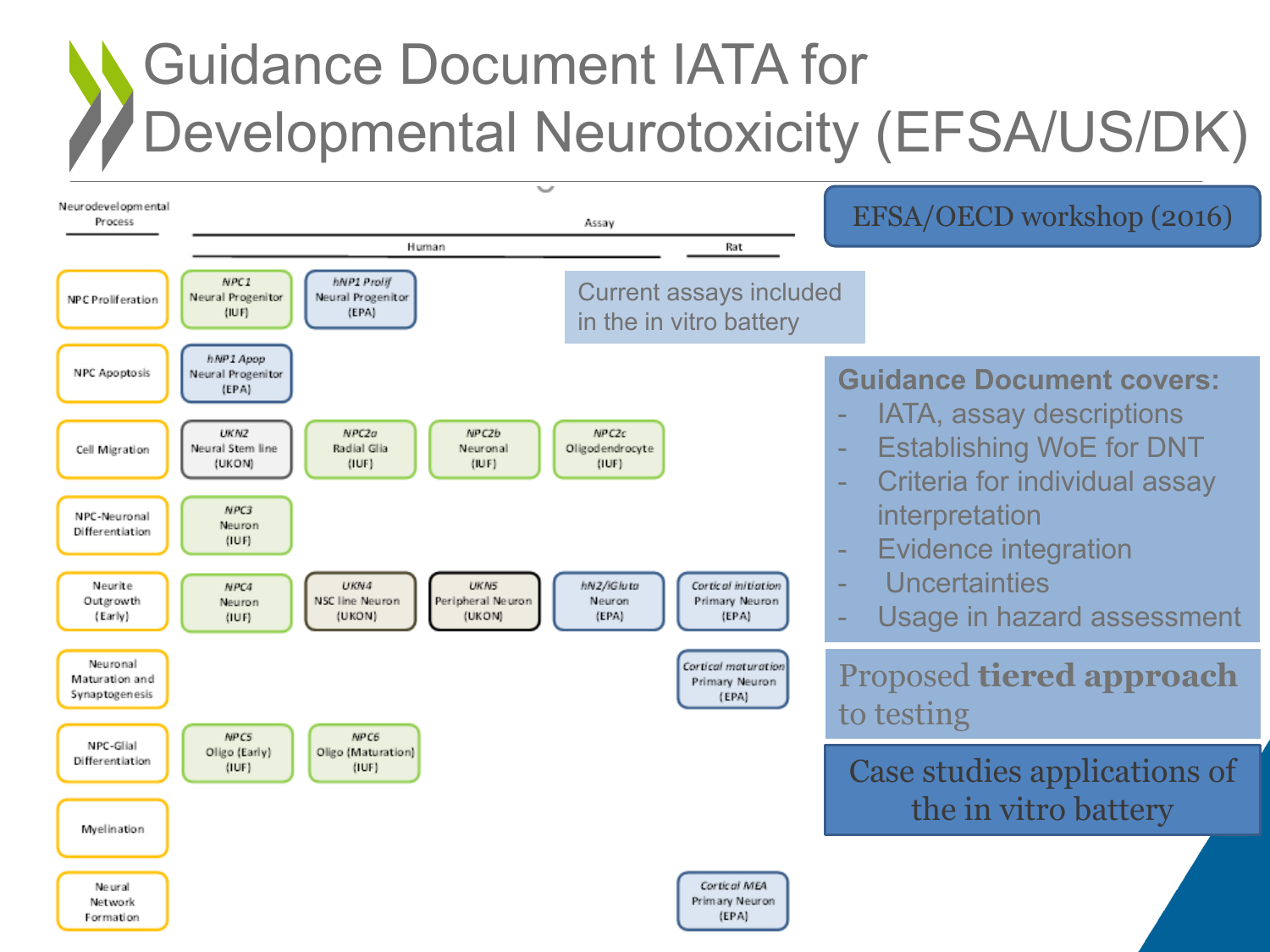## Immunotoxicity: emerging NAMs combinations and standardisation

### New/complex endpoints

- In vitro immunotoxicity (project led by Japan with a group of OECD experts)
	- Draft Detailed Review Paper for WNT approval in April 2022, including list of reference chemicals
	- On the TGP work plan: IL-2Luc method in combination with other information sources
	- Horizon scanning: what other information sources and methods might be useful and amenable to standardisation
		- Case studies might be helpful to show evidence, relevance of candidate methods
- Identified by the European Chemical Sustainable Strategy as a priority
	- Mentioned in European Partnership PARC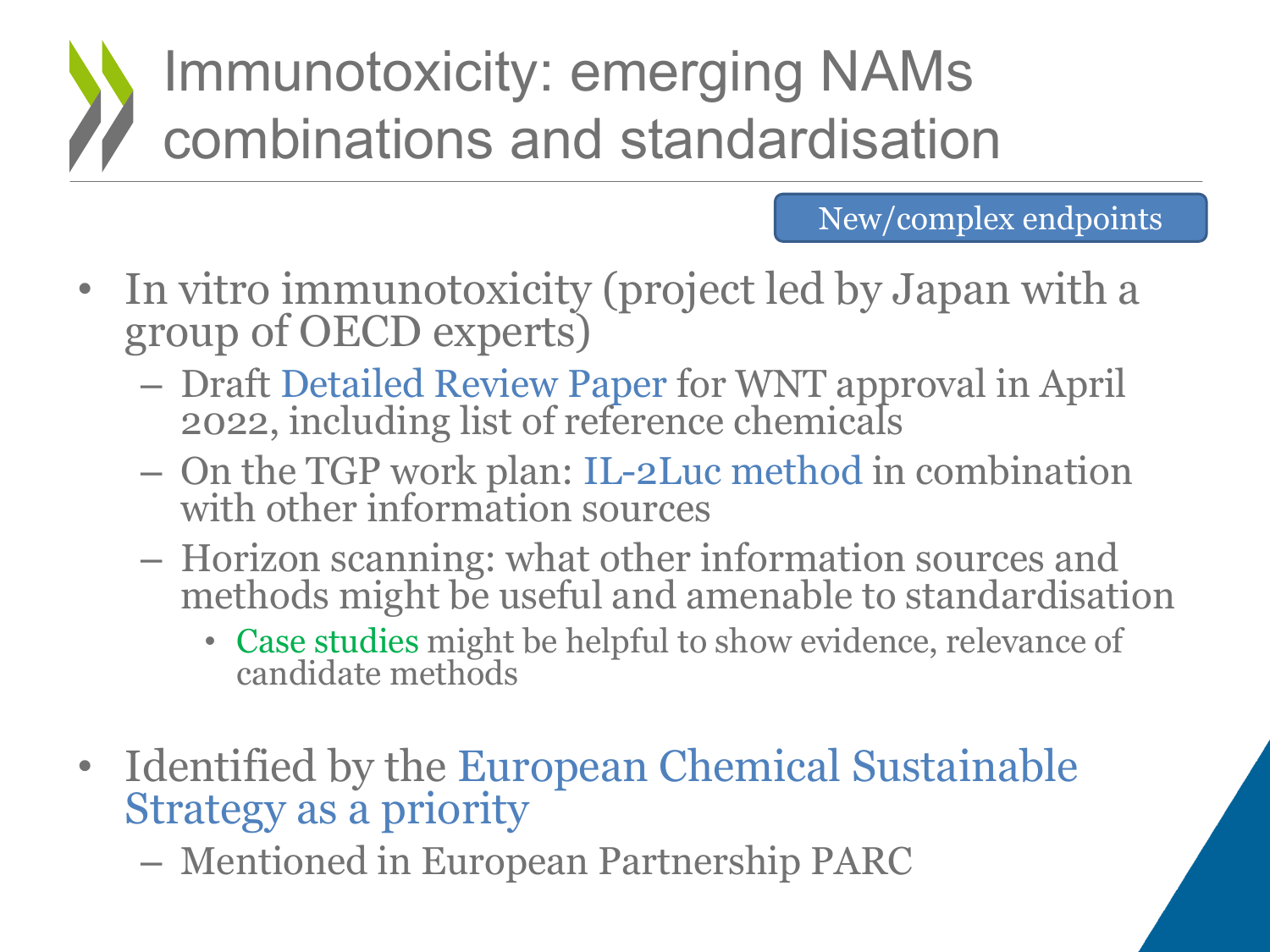# Non genotoxic carcinogenicity: emerging NAMs

#### New/complex endpoints

- Non-genotoxic carcinogenicity IATA (project led by the UK with a group of OECD experts)
	- Vast and complex project, 13 assay blocks identified representing key processes involved in non-genotoxic carcinogenicity
	- Endeavour to thoroughly describe/review available assays for each assay block
	- On-going discussions on the structure of the IATA
- Several activities on-going in countries (US EPA, NIH,...)
- Identified by the European Chemical Sustainable Strategy as a priority
	- Mentioned in European Partnership PARC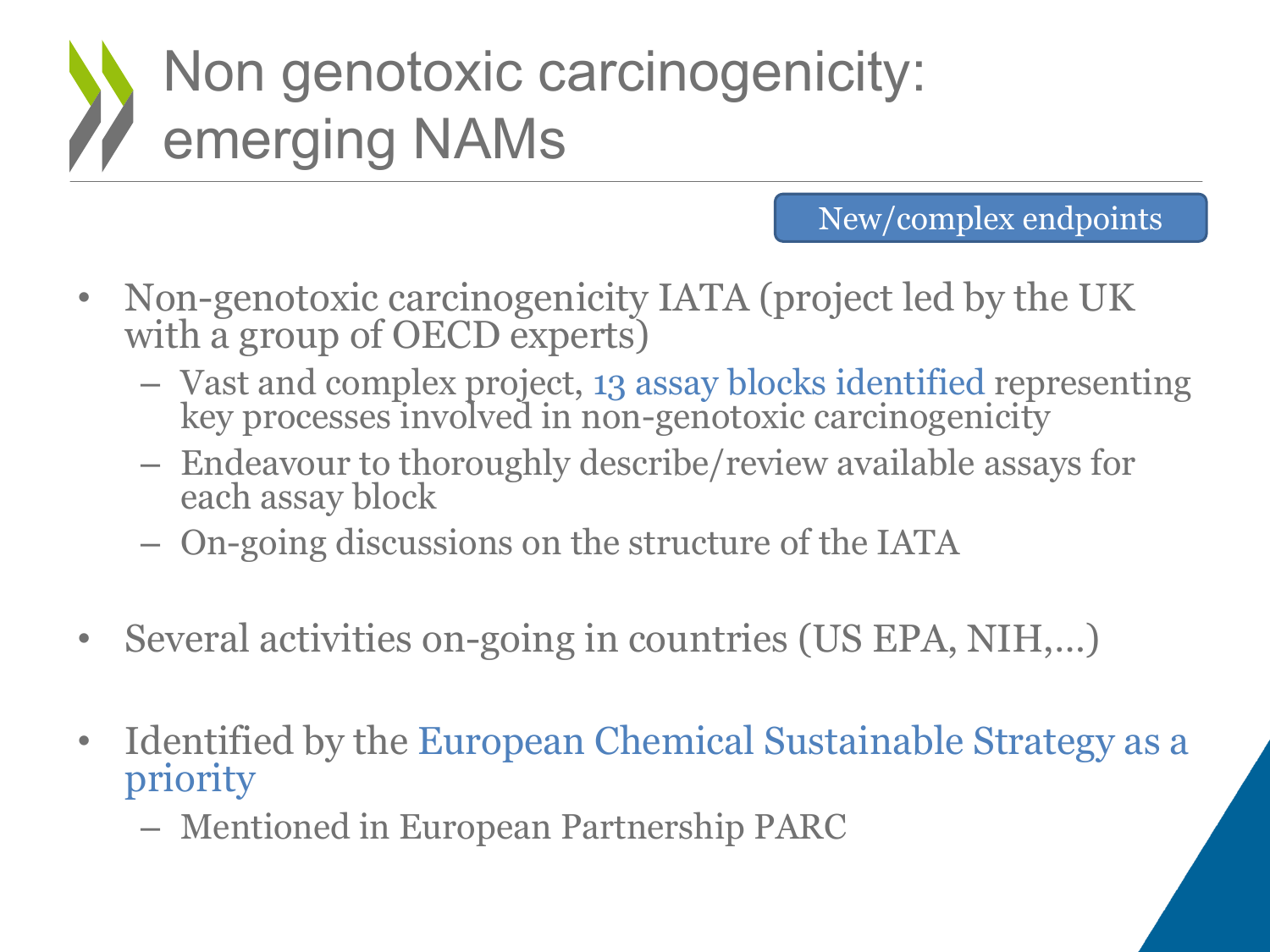## Thyroid disruption: emerging NAMs combinations and standardisation

### New/complex endpoints

- 2014: OECD Thyroid Scoping Document (GD 207)
	- Identification of 8 thyroid-related processes
	- Review of relevance and level of readiness for validation
- 2017: EU-NETVAL started work on optimisation and pre-validation of  $\sim$ 17 in vitro methods representing  $\delta$  key processes
	- $-$  ~30 reference chemicals identified
	- October 2022: completion of activities
- OECD Expert Group on Thyroid disruption methods created:
	- to work on the standardisation of most promising methods and endpoints
	- Human health and environment will be addressed
	- AOP will be used as a framework for organising knowledge
	- Case studies will be needed to show evidence around certain assay combinations